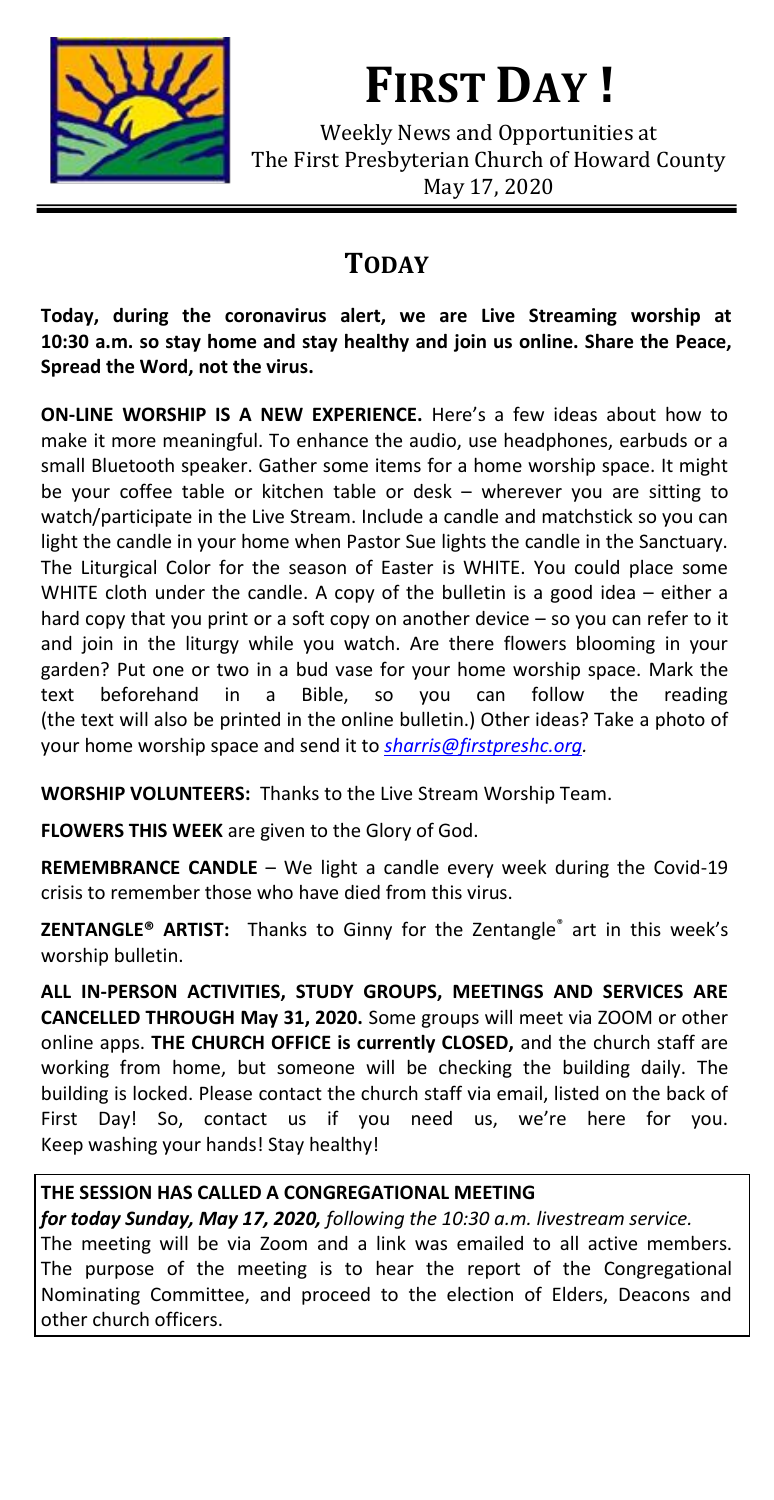## **GUIDE TO PRAYER FOR THE WEEKOF MAY 17, 2020**

**Please pray for:** Mispa, Justin, Burta, Dave, Phil, Dylan, Mil, Rose, Carol, Christine, *Renee*, Betty, Dede, Doris, Shirley, Shirley, Beth; for everyone living in Charlestown, Millers Grant, Riderwood and Vantage House; those in our congregation who have tested positive for Covid – 19; healthcare workers and essential employees working during Covid-19 pandemic.

**Non-Resident Members:** Frank & Betty, Vivian, Russ & Barb, Virginia

**Friends & Family:** Evan, Andrew, Dennis, Rosemary, Joyce, Peter, Aaron, Ed, Tim, Myrna, Emily, David, Mary

**Recovering from Surgery**: Donna, Emma, Dan

**Bereaved:** Marvin, Alice

**Care Center:** Marvin, Reva, Jim

**Seminarians:** Blake, Emma

**PCUSA Mission Coworkers:** Jeff & Christi Boyd in Congo, *www.PCUSA.org/jeff-andchristi-boyd*; Jed & Jenny Koball in Peru, *www.PCUSA.org/jed-koball*

**Members and friends** who are staying home during the Corona Virus outbreak. *Please contact one of the Pastors: Morton Harris, 443-824-3768 or Sue Lowcock Harris, 443-824-4305*

*with the prayers and concerns that you would like to share.*

### **8003 PEOPLEON THE WAY**

**David Ng** *(September 1, 1934 – April 29, 1997)* was a Presbyterian minister, Christian educator and seminary professor. He was born in Chinatown, San Francisco, which he called, "the only ghetto which is also a tourist attraction." As a youth, he was active at Cameron House, a Presbyterian mission in Chinatown, and, although his father had forbidden it, he was baptized there. After graduating from college and San Francisco Theological Seminary he was ordained in 1959 to serve as the collegiate pastor at Cameron House and the Presbyterian Church of Chinatown. Later he served as denominational Associate for Youth Resources, and taught at Austin Seminary. While at Austin Ng played a leading role educating the church about children, helping Presbyterians change our understanding and practice of admitting children to the Lord's Table. In the 1980's Ng served the National Council of Churches overseeing the project to develop the New Revised Standard Version (NRSV) of the Bible, and the Inclusive Language Lectionary – a very controversial project, during which death threats were made against Dave and others on the committee. He quipped, "When I get to heaven, I hope I find a God who writes left-handed in Chinese!" His book, *Children in the Worshipping Community* (1985), co-authored with Virginia Thomas, is a classic text on including children in the total life of the church.

**May is Asian Pacific American Heritage Month.** We give thanks for the diversity of Asian languages, cultures and religions, and celebrate the distinctive quality of Asian culture as it embraces and practices Christianity and enriches our own experience of the means of grace.

THE ECUMENICAL PRAYER CYCLE focuses the prayers of Christians week by week, so that over the year all the countries of the world are prayed for. This week we pray for *Indian Ocean Islands: Comoros, Madagascar, Maldives, Lauritius, Seychelles We thank God for:* 

• The economic developments that have lifted some out of poverty.

*We pray for:*

- The fragile environment and the unique plants, animals and lands, that they will be protected, especially as the sea rises.
- Christians to be bolder in their public witness for justice and reconciliation, especially in times of political turmoil.

For more information about the Prayer Cycle,

visit the website of the World Council of Churches: *[www.oikoumene.org](http://www.oikoumene.org/)*

## **OUR MISSION PARTNERSHIP PRAYER CYCLE FOR 2020**

*We pray for the churches and pastors of Baltimore Presbytery.*

- Franklinville Church in Harford County
- Frederick Church *– Eric Myers, Pastor*
- Glen Burnie Korean Church Sunjin Kim, Pastor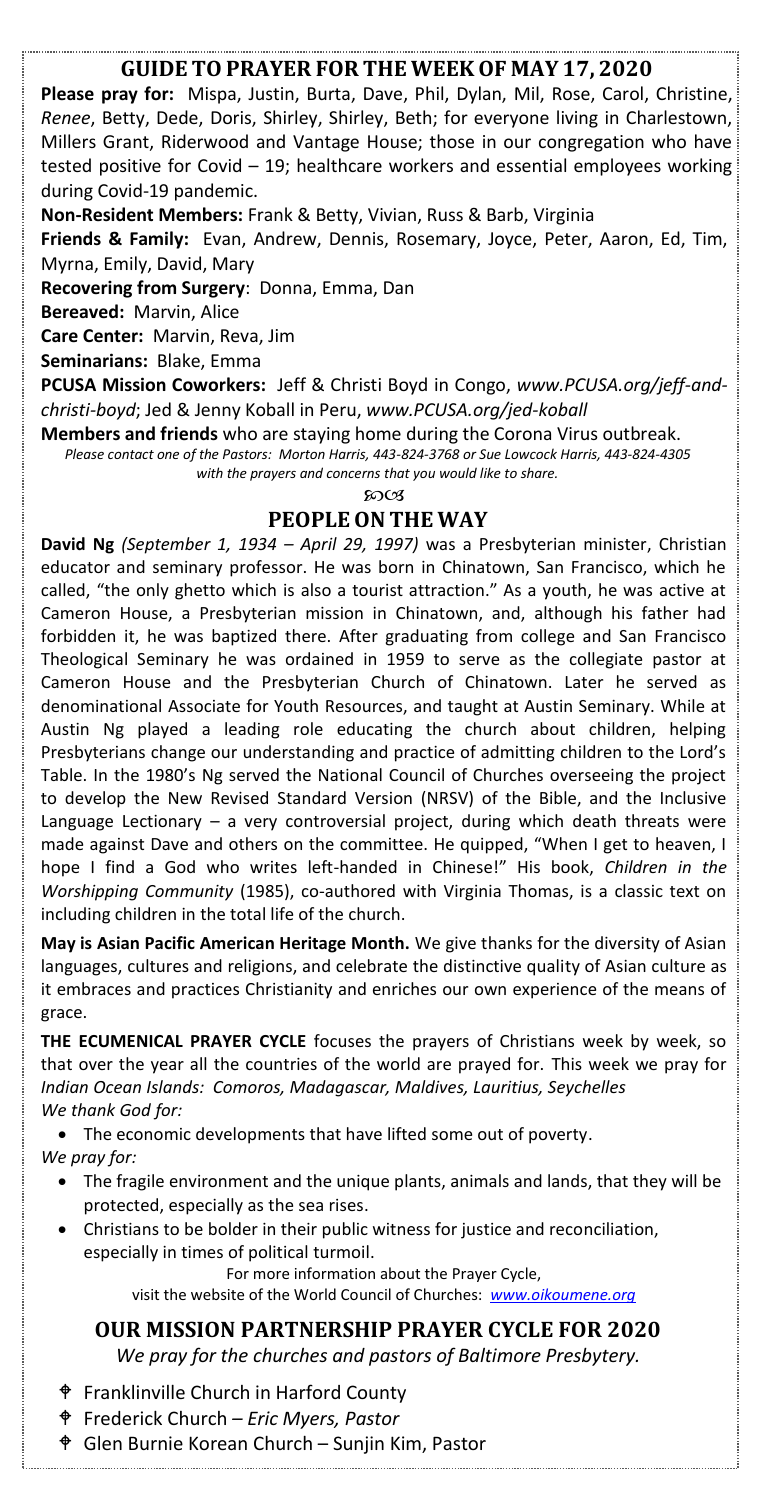# **WORSHIP, ART AND MUSIC NEWS-**

**THE PENTECOST OFFERING** unites us in a church-wide effort to support young people and inspire them to share their faith, ideas, and unique gifts with the church and the world. The Pentecost Offering lets us support the development of children, youth and young adults in our community and throughout the country. Forty percent of this offering stays within our community because we want to build the household of God together, in this place. The remainder is sent on to our denomination so that young adults can lay a foundation for their lives through a year of service as part of the Young Adult Volunteer program. On *Pentecost Sunday, May 31,* please support this worthwhile effort for the young people in our church and across PC-USA.

## **JOIN OUR VIRTUAL CHOIR!**

All are welcome and invited to participate in our virtual choir! No choir experience necessary! This will be an ongoing activity this spring and summer with several opportunities to sing. Our "performances" will be added to Sunday's live stream worship as part of our musical prayer. If you are interested in participating, contact Matt, *[mmay@firstpreshc.org](mailto:mmay@firstpreshc.org)* for more information.



### **MUSIC MINISTRY**

**Handbell Choir** *&* **Chancel Choir** rehearsals are cancelled until further notice. Questions? Contact Matt May, *[mmay@firstpreshc.org](mailto:mmay@firstpreshc.org)*

**THE ALLELUIA BANNERS** were created using Celtic Hand letters and filled in with Zentangle® and Celtic designs. The Zentangle® designs used were: Crescent moon, Printtemps, Hollbaugh, Waves, Tagh, Jonzal, Chillion, Grouth, Swirls, Queen and King Crown, Keeko, Flukes, Web, Flying Geese, W2, Cadent, Cross Stich, Crufflel with Flux, Enyshou, N'Zeppel. Zentangle® is a registered trademark. The "Celtic Designs" were inspired by the coloring book from Studio Series by Peter Pauper Press. Other influences for designs came from our own artists: Syd, Julianna, Virginia, Evelyn, and Debbie. These include: Chinese Brush painting, a quick glance of a stained glass window in a program about historic places in England, and grape vine leaves. There is also a  $3<sup>rd</sup>$  Alleluia on one of the letter "L" written in Hebrew, keeping with the tradition of repeating the praise to God in the Triune fashion. Thank you to our talented and creative artists who gave of their time to create these beautiful banners! ALLELUIA!

## **ADULT EDUCATION & SPIRITUAL GROWTH**

**ALL IN-PERSON SUNDAY SCHOOL CLASSES ARE CANCELLED until further notice.**  Check your email and the church [YouTube page](https://www.youtube.com/channel/UCrlYlBHOeFSZwJMm5HdE_bw/) for online adult education opportunities.

## **WEDNESDAY MORNING BIBLE STUDY VIA ZOOM** – with Pastor Sue

*9:30 – 11:00 a.m*. We're continuing with the story of King David in 2 Samuel. *Please don't come to the church!* Enjoy Bible Study in the comfort of your home. Please email *[fpcadmin@firstpreshc.org](mailto:fpcadmin@firstpreshc.org)* or Pastor Sue, *[sharris@firstpreshc.org](mailto:sharris@firstpreshc.org)*, if you would like to receive a ZOOM link. We send the link out on Tuesday night. Everyone welcome!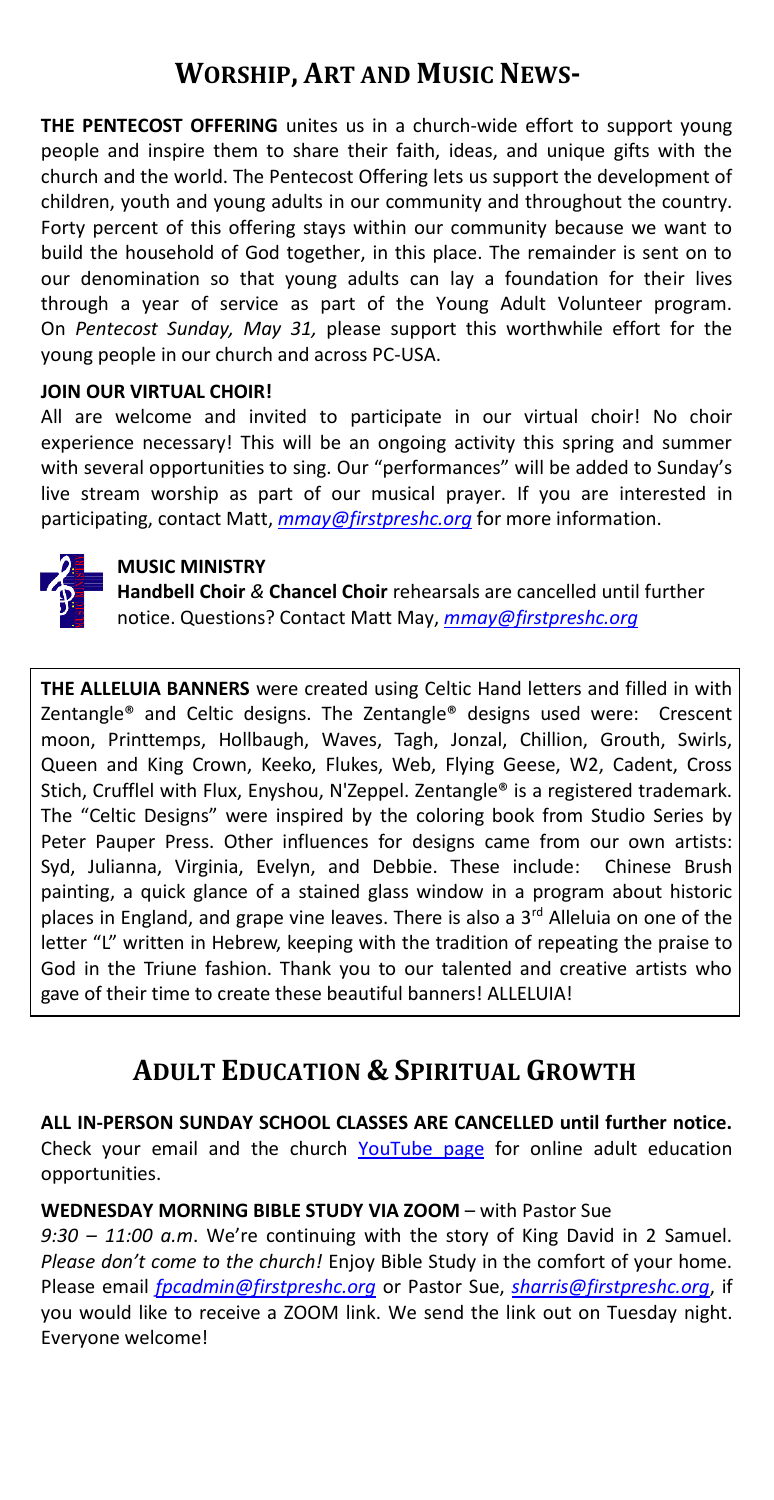## **CHRISTIAN EDUCATION**

**IN-PERSON CHURCH SCHOOL FOR ALL AGES has been CANCELLED until further notice.** Church School for children is being held on Zoom at 9:30 a.m. on Sunday mornings. Email Virginia Callegary *[vcallegary@firstpreshc.org](mailto:vcallegary@firstpreshc.org)* if you would like more information.

## **VACATION BIBLE SCHOOL 2020**

**Due to the coronavirus pandemic the Christian Education Ministry Area has decided to cancel our 2020 VBS scheduled for July 27-31, 2020.**

Questions? Contact DCE Virginia Callegary[, vcallegary@firstpreshc.org](mailto:vcallegary@firstpreshc.org)

# **STUDENT MINISTRIES**

**SENIOR HIGHS VIA ZOOM, 1st & 3rd Wednesdays**

*Wednesday, May 20, 6:00 p.m.* 

**MID-HIGHS VIA ZOOM, 2ND & 4TH Wednesdays** *Wednesday, May 27, 7:00 p.m.* 

**MID-HIGHS, SENIOR HIGHS AND PARENTS –**

Let's stay connected through *GroupMe* and *Remind* text messages. Email Virginia Callegary, *[vcallegary@firstpreshc.org](mailto:vcallegary@firstpreshc.org)* if you would like to be added to the text message lists.

## **OPPORTUNITIES FOR SERVICE**

## *JUST ONE CAN … PLUS! - May: "Spic and Span"*

As part of the Deacons' continuing campaign against hunger in Howard County, we are asking for specific supplements to our on-going initiative called Just One Can. Our featured category for May is donations of cleaning supplies.

Food stamps do not cover any paper or cleaning products, so such non-food items as cleansers and paper products are especially welcomed according to the Howard County Food Bank. Recommended items are: Dish Soap, Laundry Detergent, Clorox, General Household Cleaners.

**Please bring your items - plus Spic and Span items - and place them in the storage box by the back entrance (near the mail box).**

Thank you on behalf of the Deacons and the food-stressed of Howard County.

**COMMUNITY ACTION COUNCIL** reports the Howard County Food Bank is open and helping people, but because of the increased demand, they are requesting online monetary donations. [Click here to donate to Howard County Food Bank](https://www.cac-hc.org/get-involved/donate-2-2/)

## **RECYCLE YOUR OLD LINENS**

Mandy is collecting sheets to make wildlife rehabilitation pouches and towels to make bibs for students in her special needs school. Items don't need to be in the best shape; she can cut around any bad spots. There will be a collection box in the Lower Commons when we start to gather again. Save them up and bring them in at that time. Thanks for your support!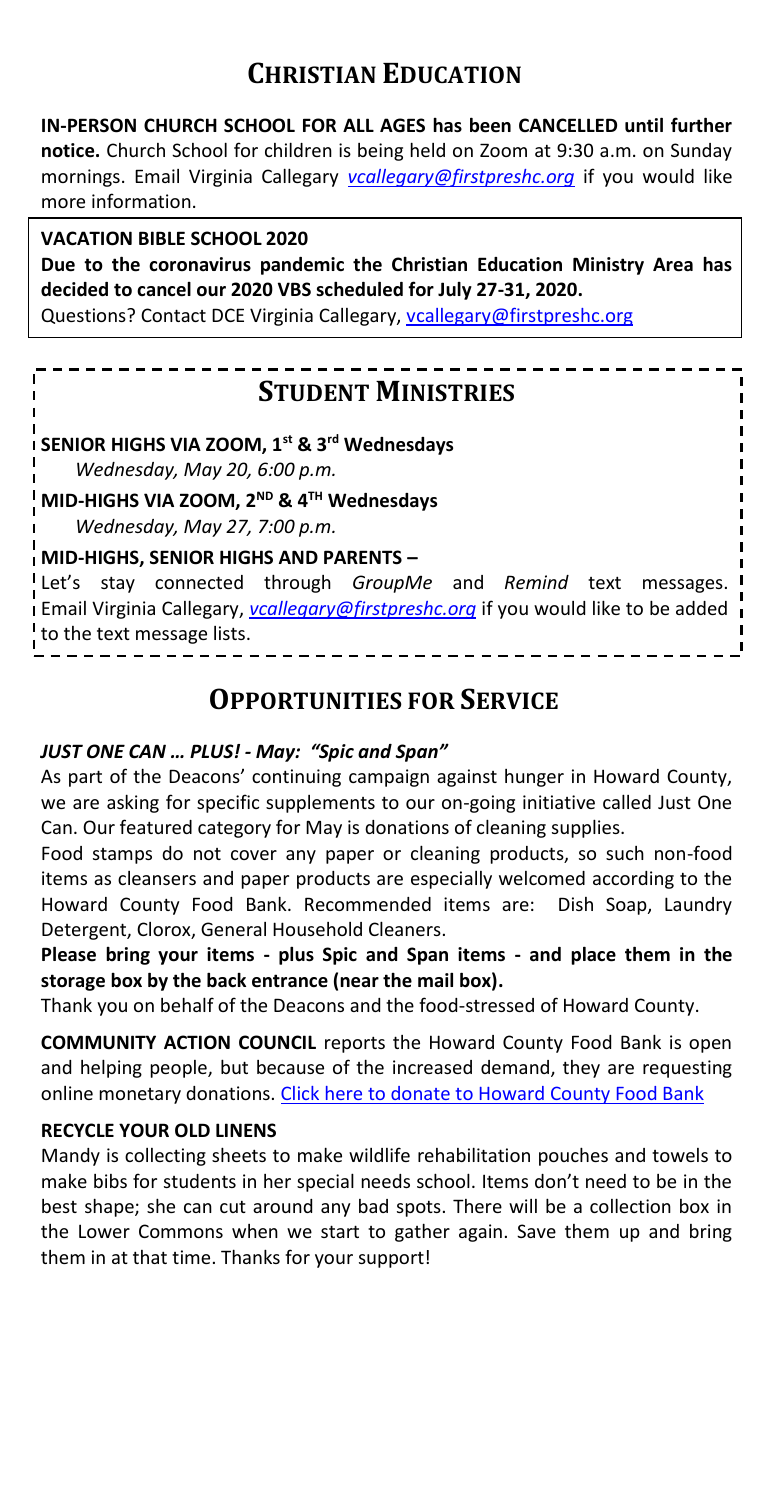## **CORONAVIRUS AND THE CHURCH**

## *FEED HOWARD COUNTY* **LAUNCHES IN HOWARD COUNTY, MARYLAND**

**Feed Howard County** – a partnership between **COAD (Community Organizations Active in Disaster), The Cal Ripken Sr. Foundation** and Howard County restaurants has launched its efforts to help feed families who are food insecure during these challenging times. <http://feedhowardcounty.org/>

The idea is simple — **Pay restaurants across Howard County to prepare nutritious meals for those in need.** The end results create a win-win-win: Keeping people fed; keeping people employed; and keeping businesses afloat.

The **Cal Ripken Sr. Foundation**, has offered to serve as the fiscal sponsor and is accepting donations at: <https://www.ripkenfoundation.org/donate> — (Choose "*Feed Howard County"* under giving options)

**To pay by check,** make checks payable to: *Cal Ripken, Sr. Foundation*

Memo Line: *Feed Howard County*

Mail the check to the following address:

Cal Ripken Sr Foundation Inc., PO Box 825452, Philadelphia, PA 19182-5452 The distribution of meals will be coordinated through **COAD** — with locations chosen to best serve those in need. Each distribution event will deliver 100 meals with the initial goal to deliver 200-300 meals per week.

[The Howard County Community Organizations Active in Disaster](https://www.howardcountymd.gov/Departments/Fire-and-Rescue/Office-Of-Emergency-Management/Howard-County-Community-Organizations-Active-in-Disaster) (*COAD) is a collaborative effort of community stakeholders, each having an equal role in the organization. Their goal is to organize and deploy community resources in an efficient and timely manner, effectively contributing to each phase of a disaster.*

**Questions:** [FeedHowardCounty@gmail.com](mailto:FeedHowardCounty@gmail.com) Pat - 443-695-0756

**To Donate:** <https://www.ripkenfoundation.org/donate>- (Choose "*Feed Howard County"* under giving options)

**Press inquiries –** Kevin: [kevin@totalimpressions.net](mailto:kevin@totalimpressions.net)

**Social Media –** [FaceBook](https://www.facebook.com/Feed-Howard-County-113834226968510/?modal=admin_todo_tour)

Pat Curran is leading the charge as we bring this idea to Howard County. Please take the time to donate and just as importantly - spread the word! Reach out with any questions.

**Feed Howard County** logo was designed by Manuela Fantcho.

## **Meals delivered through** *Feed Howard County***:**

5/2/2020 – 100 meals from *Tino's Italian Bistro* for ARC

5/8/2020 - 120 meals from *Absolutely Catering* for The Longwood Senior Apartments



**FEED HOWARD COUNTY** 

5/11/2020 - 100 meals from *Shannon's Restaurant* for PopUp Pantry at the Wilde Lake Interfaith Center

**COVID-19 TEAM –** Interested in assisting people with getting groceries, medicines, etc. as needed? Contact Pastor Sue, *[sharris@firstpreshc.org](mailto:sharris@firstpreshc.org)*

## **FACE MASKS ARE NOW MANDATORY IN MARYLAND**

If you need a face mask, please contact Caroline Smith, *[fpcadmin@firstpreshc.org](mailto:fpcadmin@firstpreshc.org)* She will be able to make arrangements for you to get one. If you would like to make face masks go to<http://www.firstpreshc.org/face-masks/> for info. Please be safe! Share the Peace, Spread the Word, but not the virus.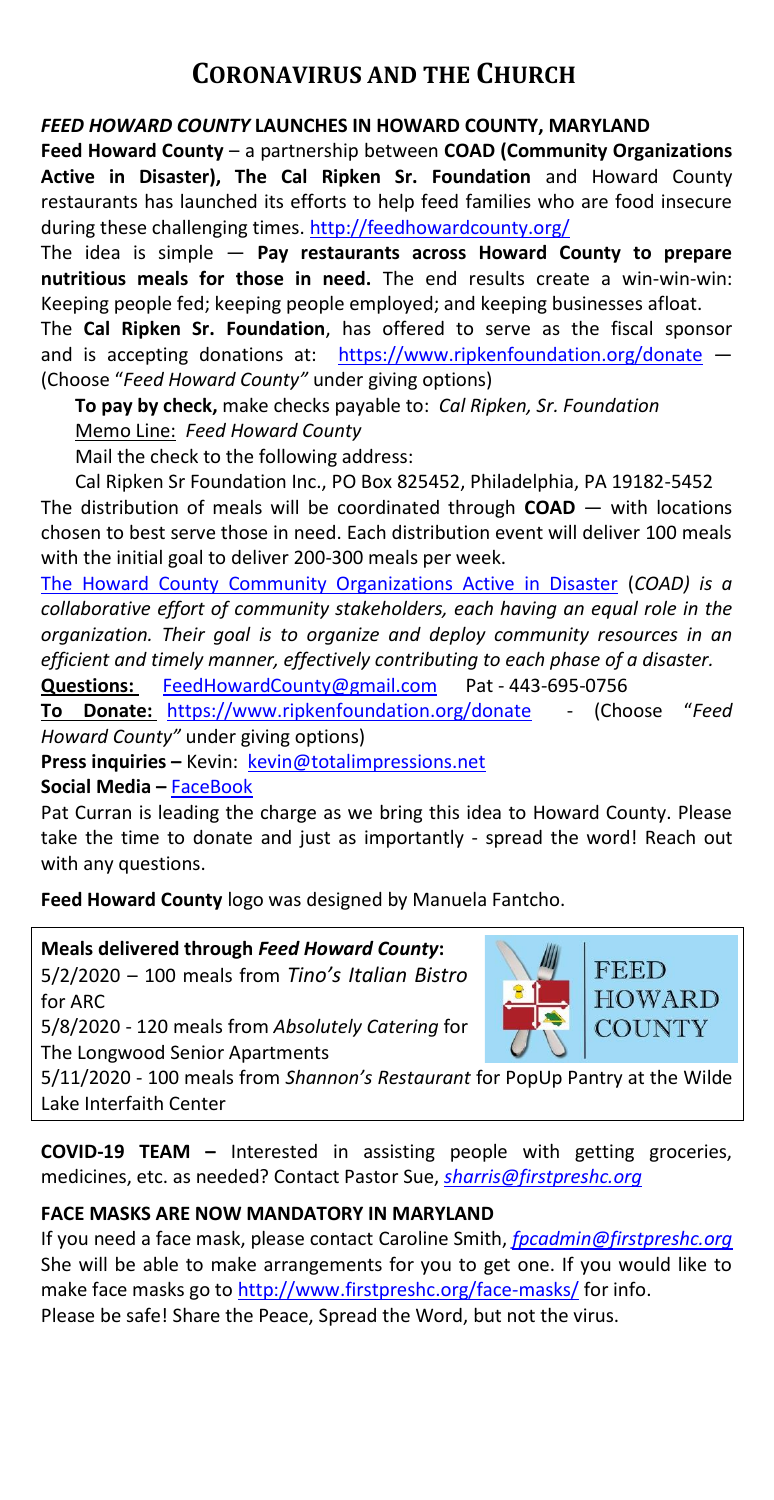# **Domestic Violence Support & Resources**

If you are in a dangerous situation, please call, we can help you find safe shelter.

For more information on Howard County efforts, please visit WeAreHopeworks.org.

**HopeWorks** 24-Hour Hotline: 410-997-2272

**National Domestic Violence Hotline:** 1 (800) 799-7233

Protective/ **Peace Orders District Court for Howard County (10-01)** (410) 480-7700

**Maryland Network Against Domestic Violence** 301-429-3601

**Commissioner's Office** (410) 313-4740



**Calvin Ball Howard County Executive**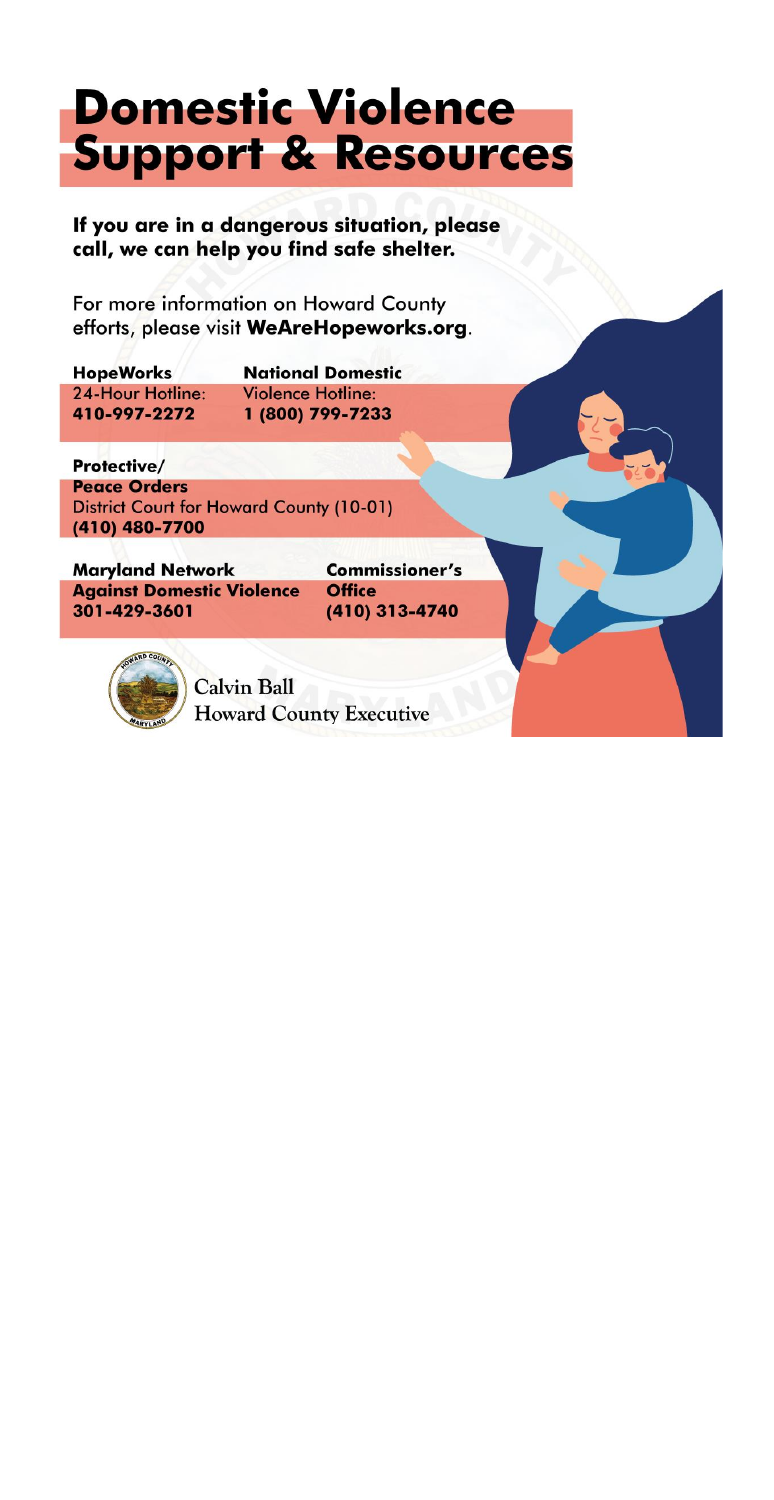## **GENERAL INFORMATION**

**A NOTE ABOUT FIRST DAY! –** First Day has three versions: the printed version, the email version, and the web version. The web version does not include last names, phone numbers, emails, or any pertinent information about church members - mainly for security reasons. If you want all the details about church news and who to contact, please refer to the version sent in the Friday email. If you are not receiving the Friday email please contact Caroline Smith at *[fpcadmin@firstpreshc.org](mailto:fpcadmin@firstpreshc.org)* Thank you!

**OPEN FLOWER DATES -** Two flower arrangements in the sanctuary look really pretty! Thank you to people who volunteered to fill the May dates. We have more Sundays available for you to donate flowers – June 7 we need one person and June 14 we need two people. If you are interested please send an email to Caroline Smith, *[fpcadmin@firstpreshc.org](mailto:fpcadmin@firstpreshc.org)* to reserve one. The cost is \$35 and you can send a dedication to be printed in First Day and if you want to pick your arrangement up they will be placed outside the kitchen door after the worship service. Just let Caroline know. Help decorate the sanctuary!

### **FACEBOOK LIVE EVENT FOR KIDS AND THEIR GROWN-UP FRIENDS.**

*Thursdays at 2:00 p.m.* join Pastor Sue as she gets everything ready for Sunday worship. She'll have stuff for everyone to do to get ready – maybe some art, maybe learn or practice a song, maybe a home scavenger hunt. Come and see.

**MANY CHURCH EVENTS SCHEDULED HAVE BEEN CANCELLED, some will be RESCHEDULED.** Watch Tidings, First Day, Friday Email, and the church website, *[www.firstpreshc.org](http://www.firstpreshc.org/)* for new dates and more information concerning the church's activities.

**IT'S A NEW WORLD!** Virginia, Morton and Sue are available for phone calls, and if you would like face to face time ask for a zoom link. Give them a call or send them an email to set up a zoom link.

## **DATES TO REMEMBER FOR NOMINATED OFFICERS:**

**Congregational Meeting to Elect Elders, Deacons and Church Officers** *Sunday, May 17—immediately following live-stream worship — via Zoom* Watch for email with information

## **Orientation and Training Class for Nominated Deacons**

*Tuesday, May 19—7:00-9:00 p.m.— via Zoom*

This training is required by the Book of Order. Pastor Morton will email a link to the ZOOM meeting. If you cannot make this date, please contact Pastor Morton, *[mharris@firstpreshc.org](mailto:mharris@firstpreshc.org)* as soon as possible to discuss alternative arrangements.

## **Stated Session Meeting**

*Tuesday, May 26*—begins promptly at 7:00 p.m. via Zoom

Elders-elect and Deacons-elect meet with the Session for examination, which will begin promptly at 7:00 p.m. *Examination is required by the Book of Order.*

## **Ordination and Installation of Elder and Deacons**

*Sunday, June 14—during live-stream worship service at 10:30 a.m.*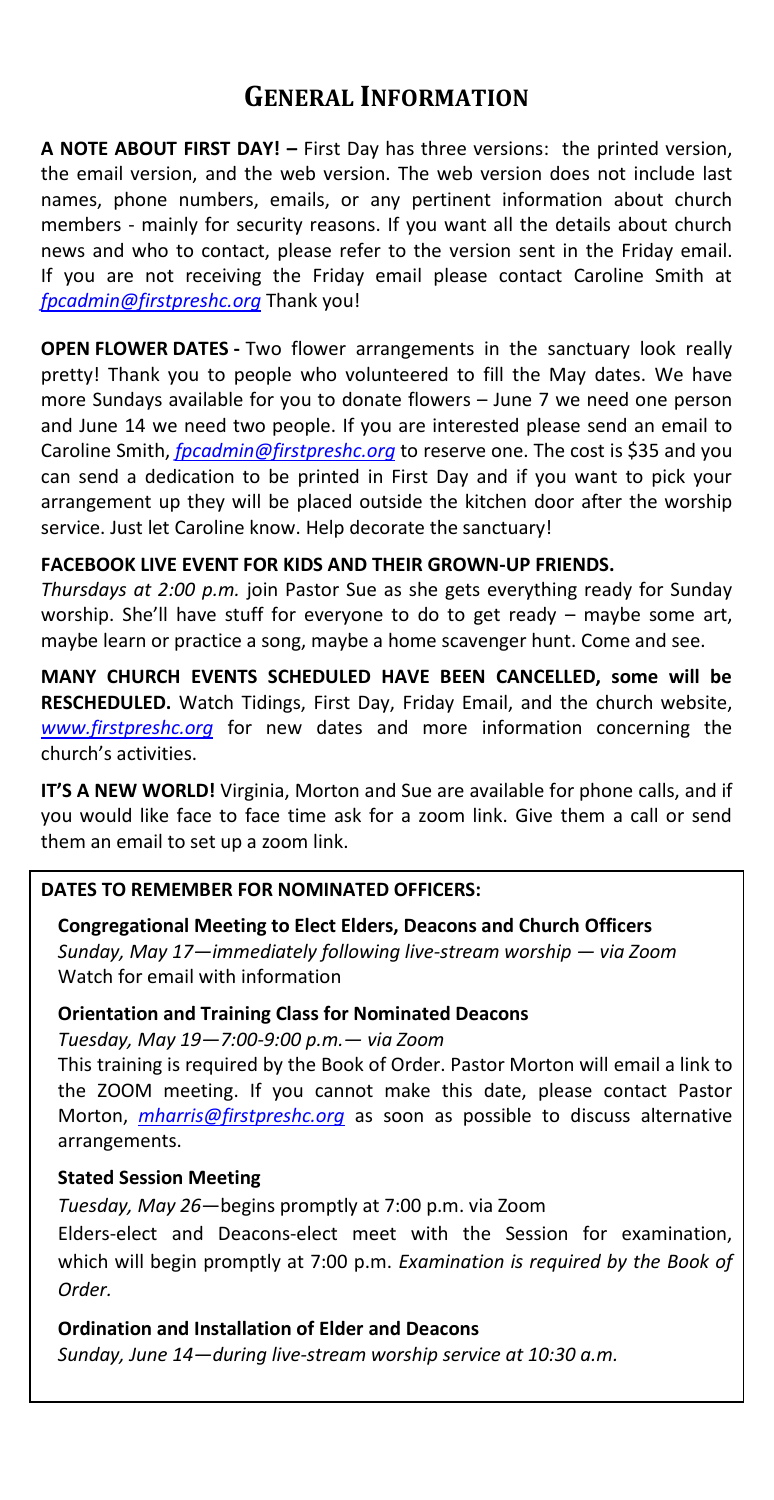## **STEWARDSHIP UPDATES**

**PER CAPITA FOR 2020 is \$36.00.** The "Per Capita" is each church member's share of the expenses of the larger church – the Presbytery, the Synod and General Assembly of the PCUSA. Our congregation is required to pay this amount for each member of the church. *Have you paid your per capita? Thank you to those 88 people who have paid already!*

|--|

Actual Income as of May 14, 2020  $\frac{1}{5}$  286,741.92 Actual Expenses as of May 14, 2020 282,620.11 **Total \$ 4,121.81**

It takes an average of \$2,238.90 to fund the daily budgeted operation and mission of the church. The total surplus/deficit shown above is 2 days ahead/(behind).

## **THANK YOU FOR YOUR CONTINUED GIVING TO THE CHURCH**

Since we can't pass the offering plate as usual, many people have asked about other ways to make their contributions and pledges. Here are some ways we can continue to give:

- 1. **PayPal** You could contribute immediately online through PayPal. This works even if you do not have a PayPal account. There is a button on the church website. When you click the button, it will take you to a page that clearly says "First Presbyterian Church of Howard County: General Giving."
- 2. **Automatic payments through your regular bank account** -- if your bank provides an automatic payment service, you could set it up to send a contribution to the church as a payment.
- 3. **U. S. Mail** This way still works! You could mail checks to First Presbyterian Church, 9325 Presbyterian Church, Columbia, MD 21045. Checks are delivered to a strong, locked mailbox on the church premises.
- 4. **Automatic bank drafts by completing the church's Electronic Giving Form** you could fill out and return an Electronic Giving Form (available on the church website). Mail or bring the completed form to the church office. This form gives permission for a bank draft on the account you specify, in the amount and frequency that you specify. [www.firstpreshc.org/electronic](http://www.firstpreshc.org/electronic-giving-form-fpchc/)[giving-form-fpchc/](http://www.firstpreshc.org/electronic-giving-form-fpchc/)

We are exploring other ways of contributing that will be safe, easy and convenient. Those will be included on this list as they become operational. Thank you for all the ways you support the Church!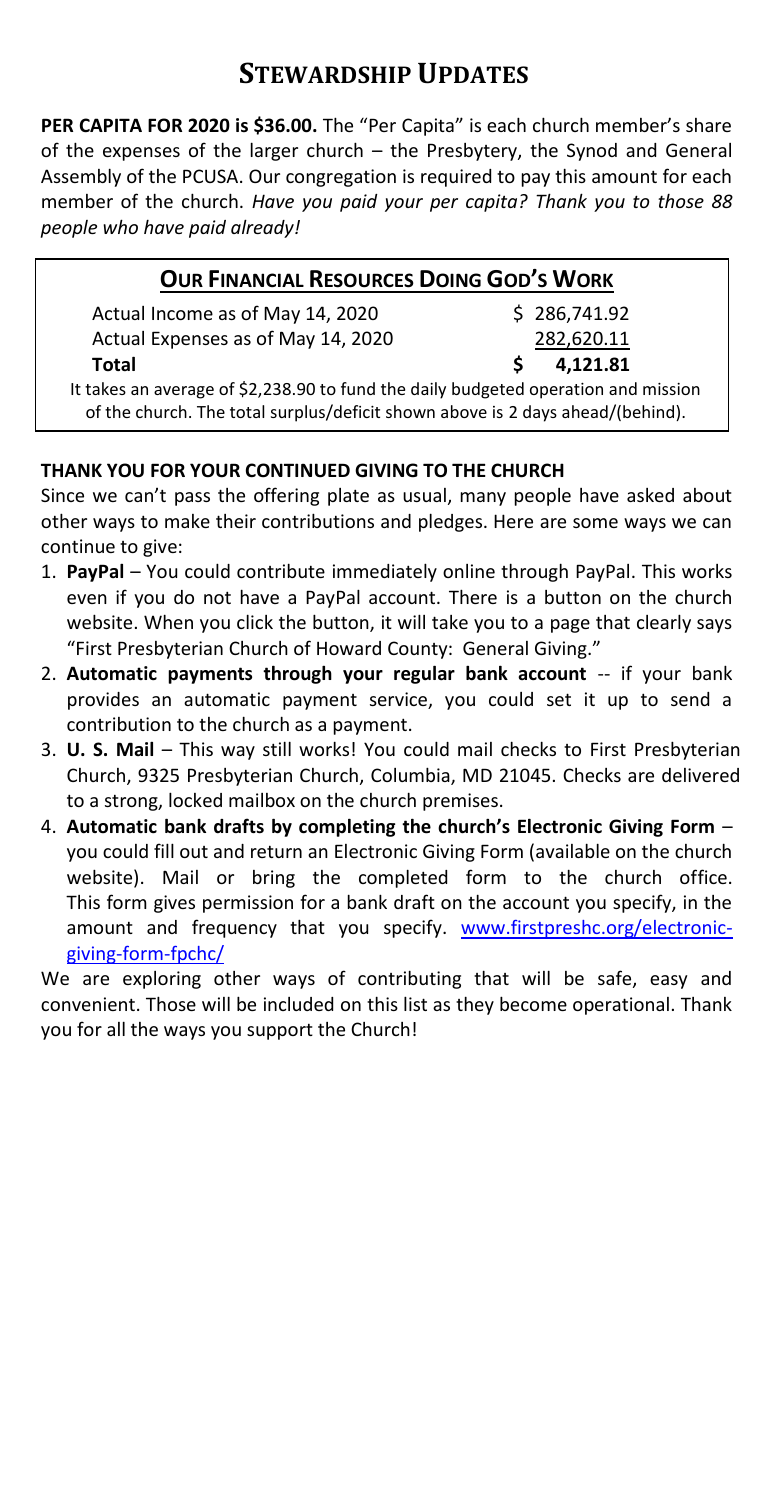# **Pakistan Geography and People**

Pakistan, officially the Islamic Republic of Pakistan, is located in Southeast Asia and is the fifth most populous country in the world with a population exceeding 212 million. It is a multi-ethnic country with a predominately Indo-Iranian speaking population, bordered by Iran, Afghanistan, India and the Arabian Sea. The name Pakistan literally means "land of the pure".

Pakistan has a diversity of landscapes form mountain ranges, a complex of valleys and inhospitable plateaus to the fertile Indus River plain. It contains a section of the ancient Silk Road and the Khyber Pass. Four of the regions mountains peaks exceed 26,000 feet including K2 in the Northern Areas and Nanga Parbat, in the Pakistaniadministered region of Kashmir.

Modern Pakistan's population can be divided broadly into five major and several minor ethnic groups. Roughly half of the population are Punjabis. About one-eighth are Pashtuns (Pathans). The other largest groups are Sindhis, Muhajirs (Muslims who fled to Pakistan after tie partition in 1947) and Balochs. Multiple languages are spoken in Pakistan. The national language is Urdu and the official language is English.

The majority of the people of Pakistan are Muslims; the two main groups are Sunni and Shiʿite. Other religions include Hindu, a small but significant number of Christians, Sikhism, Buddhism, Jainism and Zoroastrianism

The capital of Pakistan is Islamabad. The largest city is Karachi followed by Lahore in size. The currency is the Pakistani rupee.